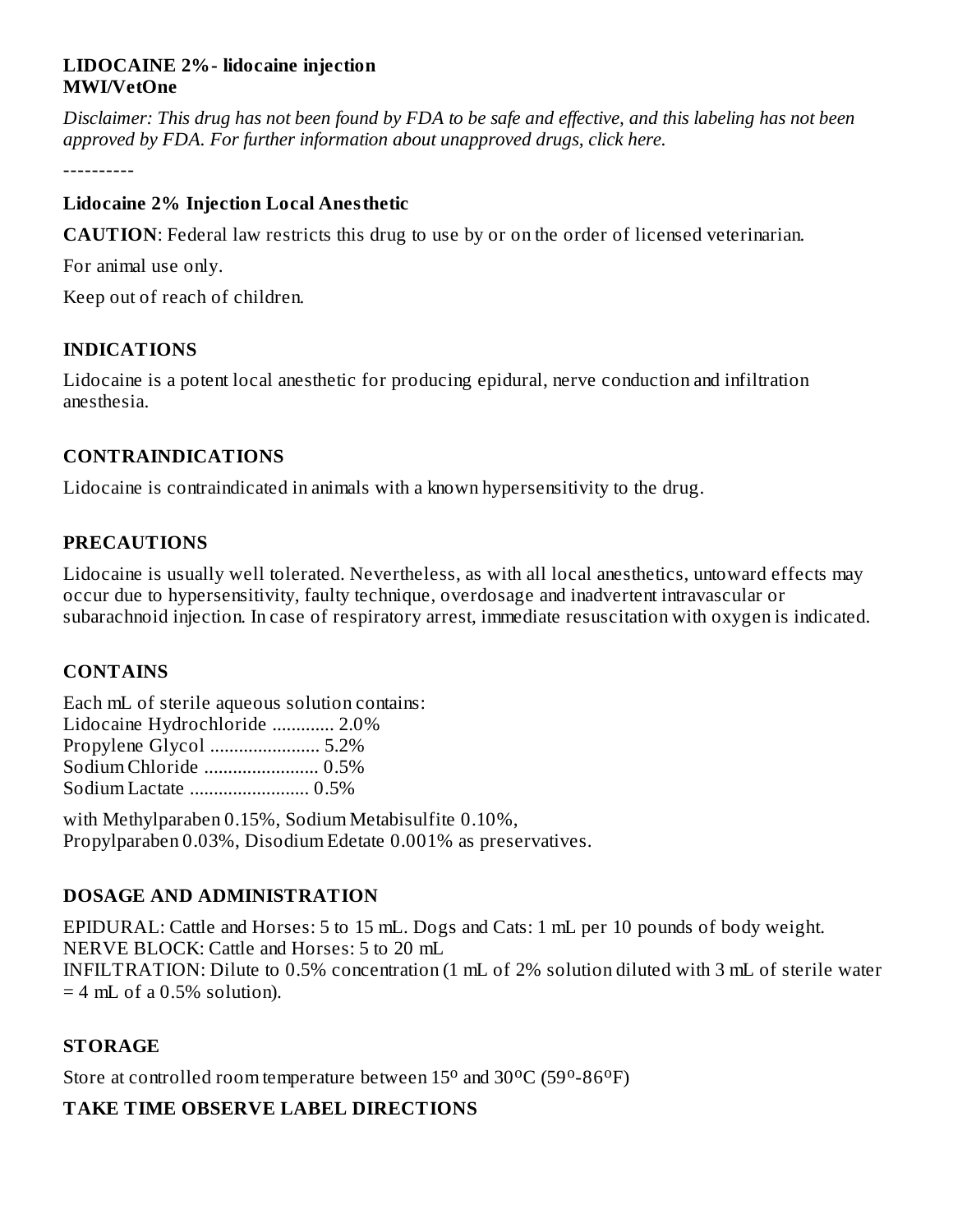

# **LIDOCAINE 2%**

lidocaine injection **Product Information Product T ype** PRESCRIPTION ANIMAL DRUG **Ite m Code (Source )** NDC:139 8 5-222 **Route of Administration** EPIDURAL, INFILTRATION **Active Ingredient/Active Moiety Ingredient Name Basis of Strength Strength LIDOCAINE HYDROCHLORIDE** (UNII: V130 0 7Z41A) (LIDOCAINE - UNII:98 PI200987) LIDOCAINE HYDROCHLORIDE ANHYDROUS  $0.02 g$ in 1 mL **Packaging # Item Code Package Description Marketing Start Date Marketing End Date 1** NDC:13985-222-04 100 mL in 1 BOTTLE **2** NDC:13985-222-05 250 mL in 1 BOTTLE **Marketing Information**

| <b>Marketing Category</b> | <b>Application Number or Monograph Citation</b> | Marketing Start Date | <b>Marketing End Date</b> |
|---------------------------|-------------------------------------------------|----------------------|---------------------------|
| unapproved drug other     |                                                 | 11/0 2/20 11         |                           |